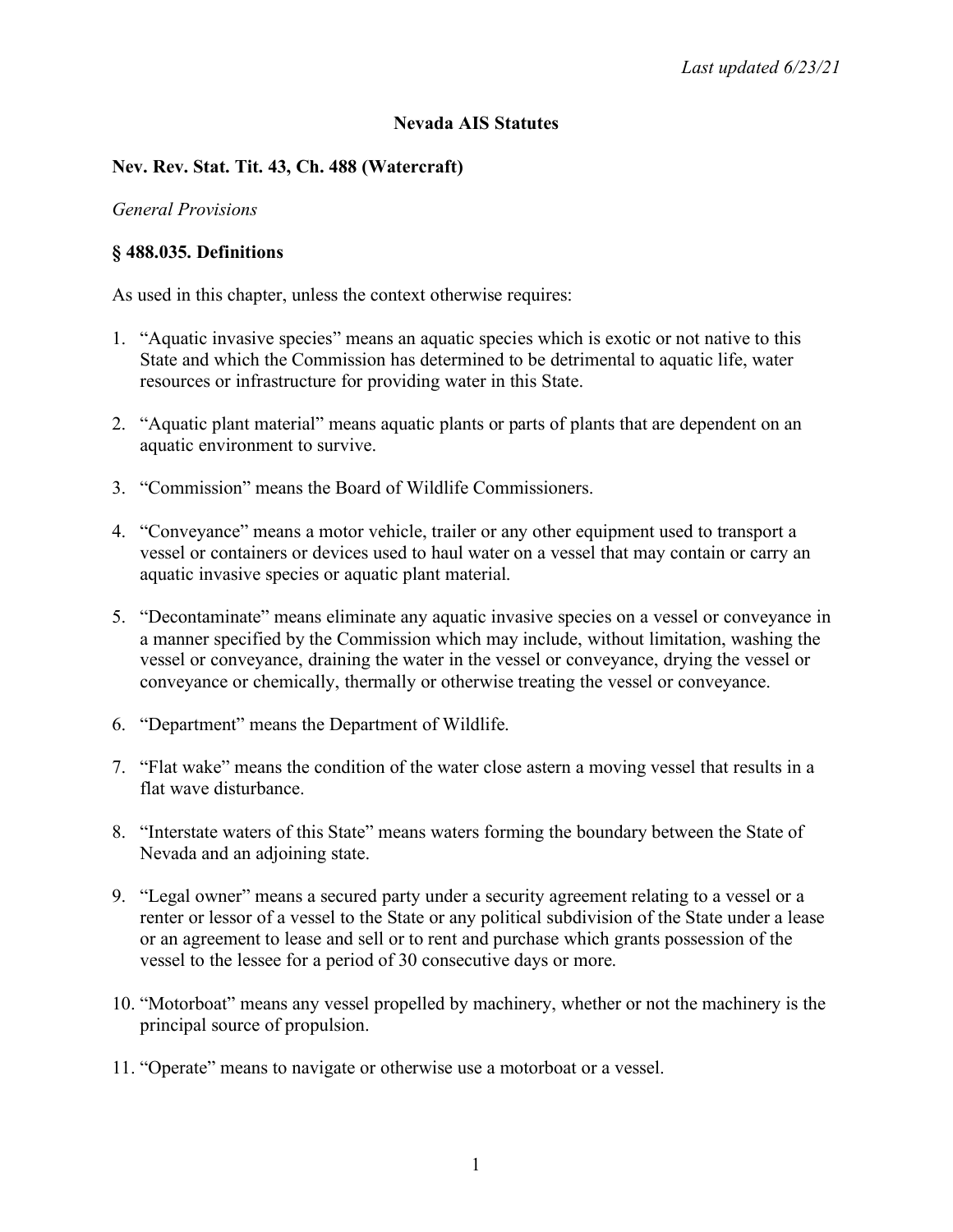- 12. "Owner" means:
	- (a) A person having all the incidents of ownership, including the legal title of a vessel, whether or not he or she lends, rents or pledges the vessel; and
	- (b) A debtor under a security agreement relating to a vessel.

"Owner" does not include a person defined as a "legal owner" under subsection 9.

- 13. "Prohibited substance" has the meaning ascribed to it in NRS 484C.080.
- 14. "Registered owner" means the person registered by the Commission as the owner of a vessel.
- 15. "State hull number" means a hull number issued for a vessel by the Department that meets the requirements prescribed by the United States Coast Guard, including, without limitation, 33 C.F.R. § 174.16 and 33 C.F.R. Part 181, Subpart C.
- 16. "Under the influence" means impaired to a degree that renders a person incapable of safely operating or exercising actual physical control of a vessel.
- 17. A vessel is "under way" if it is adrift, making way or being propelled, and is not aground, made fast to the shore, or tied or made fast to a dock or mooring.
- 18. "Vessel" means every description of watercraft, other than a seaplane on the water, used or capable of being used as a means of transportation on water.
- 19. "Waters of this State" means any waters within the territorial limits of this State.

### **§ 488.045. Regulations of Board of Wildlife Commissioners: Adoption**

The Commission may carry out the provisions of this chapter by appropriate regulations.

*Aquatic Invasive Species*

### **§ 488.530. Unlawful acts; inspections; authority of peace officers**

1. It is unlawful for any person at any time to:

(a) Launch a vessel into any body of water in this State for which the Department has approved an inspection program without first complying with that program;

(b) Refuse to comply with any requirements of the Department or any requirements of an inspection program approved by the Department; or

(c) Leave an impaired body of water in this State or any other state after operating a vessel on that impaired body of water and launch the vessel on any other body of water in this State without first decontaminating the vessel and any conveyance used on the impaired body of water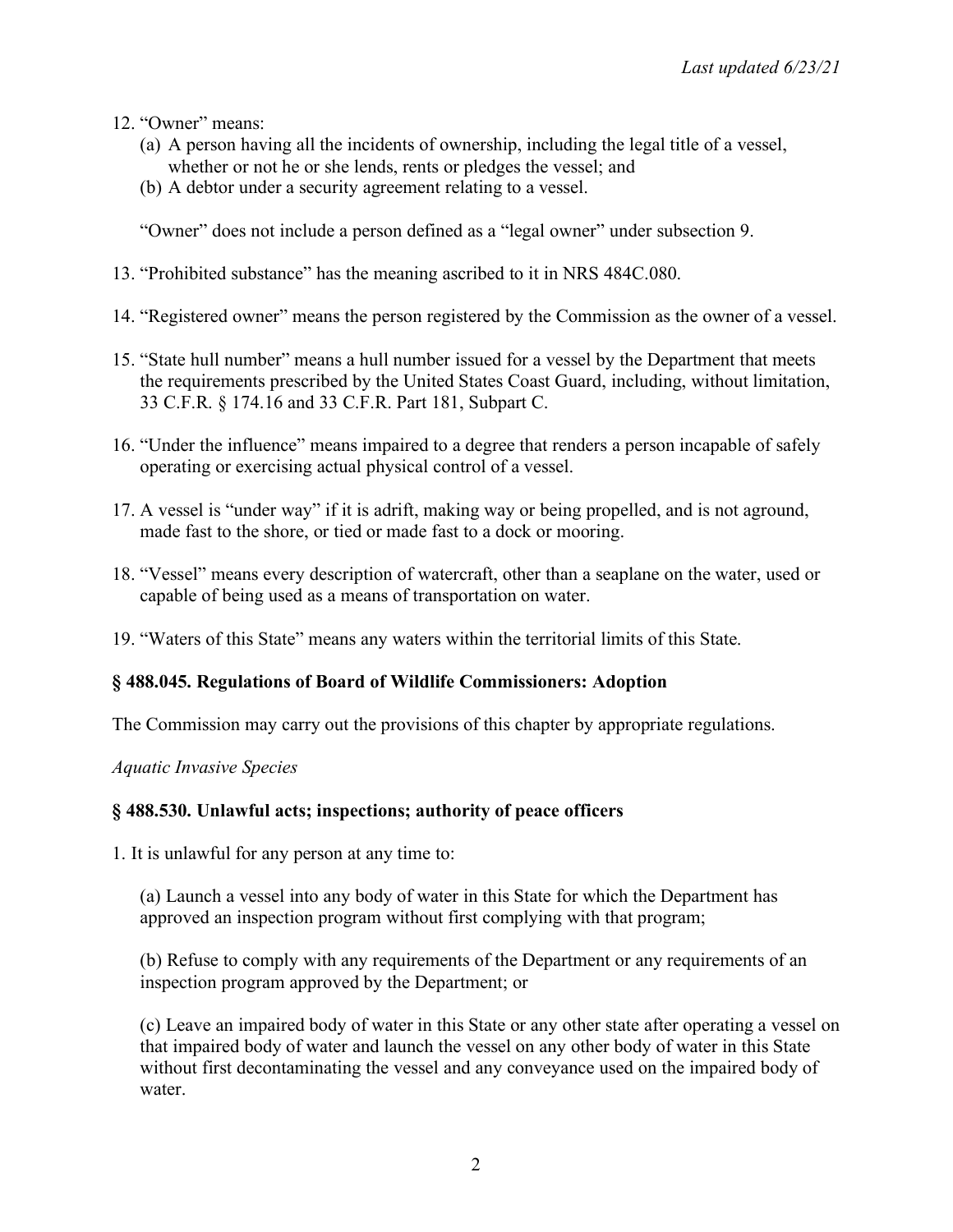2. In addition to any inspection conducted pursuant to NRS 488.900, each owner, operator or person in control of a vessel or conveyance shall stop at any mandatory inspection station for aquatic invasive species authorized by the Department. If a peace officer reasonably believes, based on articulable facts, that an aquatic invasive species or aquatic plant material may be present on the vessel or conveyance, the peace officer may:

(a) Require the owner, operator or person in control of the vessel or conveyance to decontaminate the vessel or conveyance; or

(b) In addition to any seizure required pursuant to NRS 488.910, impound or quarantine the vessel or conveyance.

3. A peace officer may stop and inspect a vessel or conveyance for the presence of aquatic invasive species or aquatic plant material, or for proof of a required inspection:

(a) Before a vessel is launched into a body of water in this State;

(b) Before a vessel or conveyance departs from a body of water in this State, a launch ramp or a vessel staging area;

(c) If the vessel or conveyance is visibly transporting any aquatic invasive species or aquatic plant material; or

(d) If the peace officer reasonably believes, based on articulable facts, that an aquatic invasive species or aquatic plant material is present.

4. If a peace officer conducts an inspection of a vessel or conveyance pursuant to this section and determines that an aquatic invasive species or aquatic plant material is present on the vessel or conveyance, the peace officer may order the vessel or conveyance to be decontaminated.

5. A peace officer may impound or quarantine a vessel if:

(a) An inspection conducted pursuant to this section indicates the presence of an aquatic invasive species or aquatic plant material on the vessel or conveyance; or

(b) The owner, operator or person in control of the vessel or conveyance refuses to:

(1) Submit to an inspection authorized pursuant to this section; or

(2) Comply with an order issued pursuant to this section to decontaminate his or her vessel or conveyance.

6. As used in this section, "impaired body of water" means any body of water in this State or any other state which the Commission or another governmental entity has identified as containing an aquatic invasive species.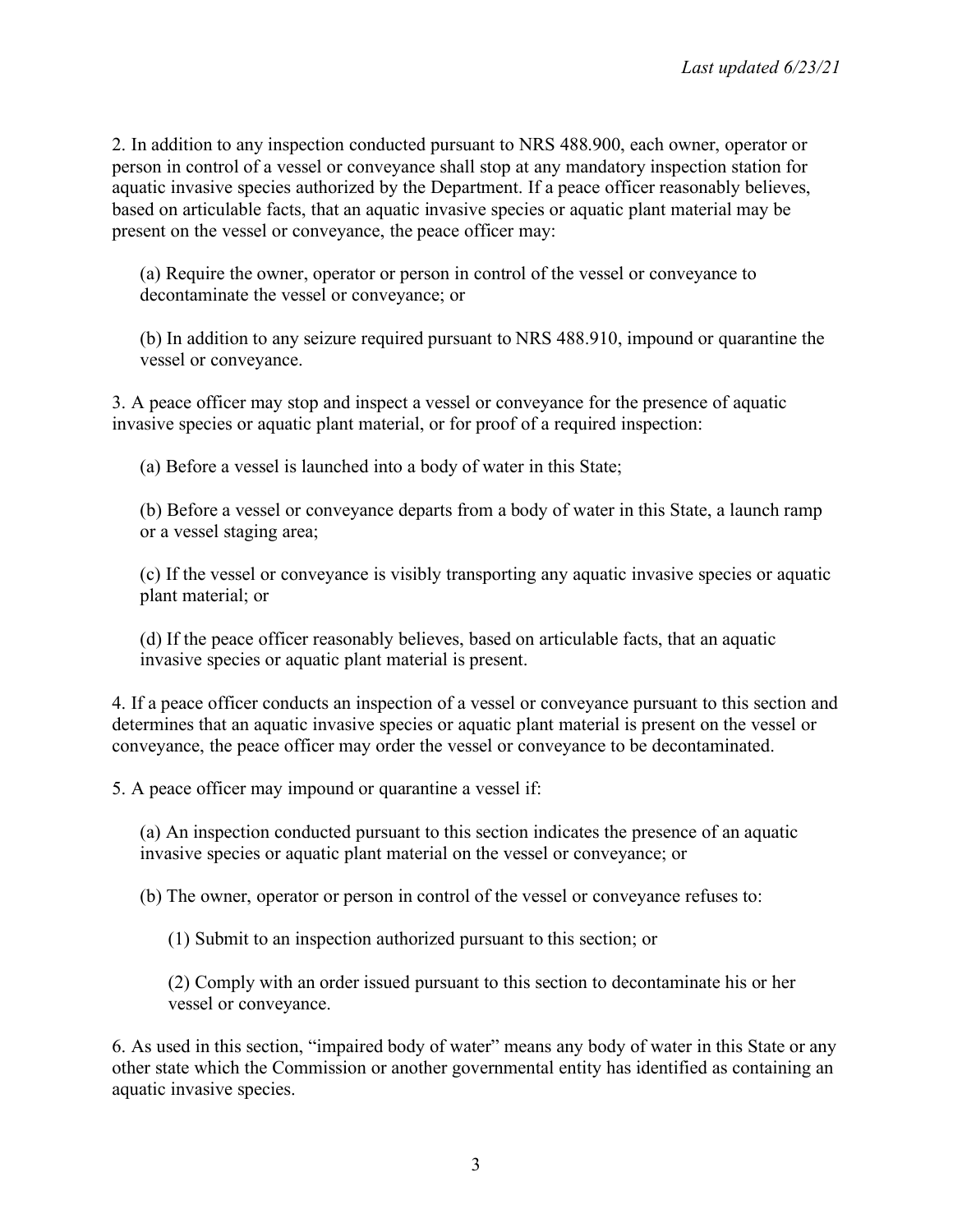## **§ 488.533. Impoundment or quarantine**

1. If a peace officer orders a vessel or conveyance to be impounded or quarantined pursuant to NRS 488.530, the vessel or conveyance may be impounded or quarantined for a reasonable period to ensure that the vessel or conveyance is inspected and decontaminated and that any aquatic invasive species or aquatic plant material is completely removed.

2. The owner of a vessel or conveyance which is impounded or quarantined is responsible for all costs associated with the impoundment or quarantine.

3. The Department may suspend the certificate of number or validation decal of an impounded or quarantined vessel until:

(a) The operator or owner of the vessel has completed the decontamination of the vessel; and

(b) The Department has inspected the vessel and determined that it is in compliance with NRS 488.530.

### **§ 488.536. Fees; decal; exceptions**

- 1. Except as otherwise provided in subsection 7, a person shall not operate a vessel on the waters of this State unless the person has:
	- (a) Paid to the Department the aquatic invasive species fee established pursuant to subsection 4; and
	- (b) Attached the aquatic invasive species decal issued pursuant to subsection 2 to the port side transom of the vessel so that the decal is distinctly visible.
- 2. The Department shall issue to a person who pays the fee established pursuant to subsection 4 an aquatic invasive species decal as evidence of the payment of the aquatic invasive species fee.
- 3. The Department shall fix a day and month of the year on which an aquatic invasive species decal expires. One a valid decal may be displayed on a vessel.
- 4. The Commission shall establish by regulation an annual aquatic invasive species fee, which:
	- (a) For a motorboat which is owned or operated by a person on the waters of this State, must not exceed \$12; and
	- (b) For a vessel, other than a motorboat, which is owned or operated by a person on the waters of this State, must not exceed \$5.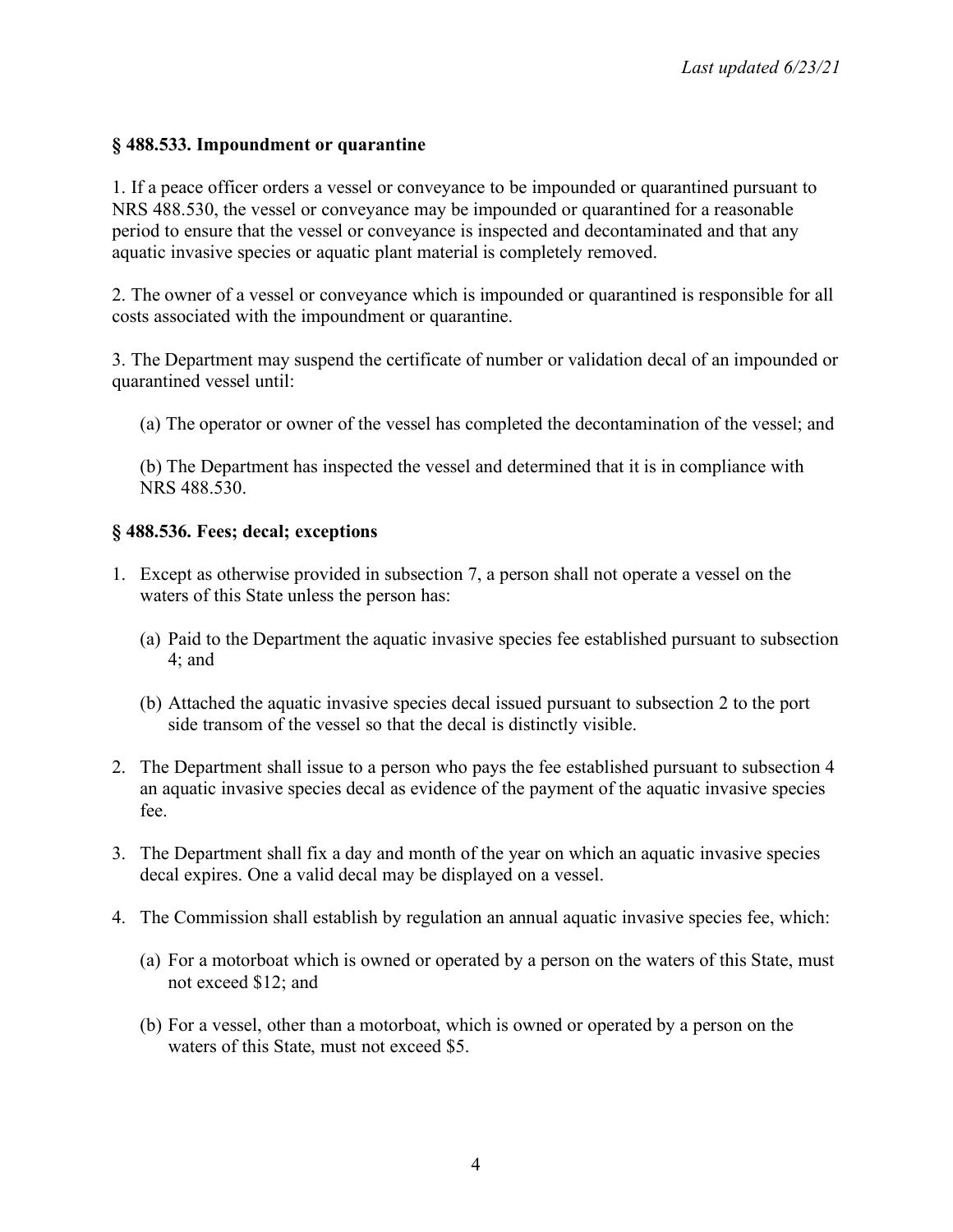- 5. Each aquatic invasive species decal is valid for 1 year, or 2 years if allowed by regulations adopted by the Commission. The Commission may adopt regulations for the renewal of an aquatic invasive species decal. The fee for the issuance or renewal of the decal for 2 years, if allowed, is an amount which is equal to twice the annual fee set forth in subsection 4. The fee for the issuance or renewal of an aquatic invasive species decal must be deposited in the Wildlife Account in the State General Fund and used by the Department for enforcement of this section and NRS 488.530, 488.533 and 503.597 and for education about and management of aquatic invasive species.
- 6. The provisions of this section do not apply to a person who operates a vessel on the waters of:
	- (a) The Colorado River, Lake Mead or Lake Mohave if, as determined by the Department, the vessel is registered in Arizona and Arizona has a program in effect for the management of aquatic invasive species; or
	- (b) Lake Tahoe or Topaz Lake if, as determined by the Department, the vessel is registered in California and California has a program in effect for the management of aquatic invasive species.

# *Enforcement*

# **§ 488.900. Enforcement by game wardens and other peace officers; inspection of vessel**

- 1. Every game warden, sheriff and other peace officer of this State and its political subdivisions shall enforce the provisions of this chapter and may stop and board any vessel subject to the provisions of this chapter.
- 2. Any vessel located upon the waters of this State is subject to inspection by the Department or any lawfully designated agent or inspector thereof at any time to determine whether the vessel is equipped in compliance with the provisions of this chapter.
- 3. Any vessel located upon the waters of this State is subject to inspection by the Division of Environmental Protection of the State Department of Conservation and Natural Resources or any lawfully designated agent or inspector thereof at any time to determine whether the vessel is equipped in compliance with the provisions of NRS 488.320. As used in this subsection, "vessel" includes any watercraft or structure floating on the water, whether or not capable of self-locomotion, including houseboats, barges and similar structures.

# **§ 488.910. Seizure of vessel to preserve evidence of crime; payment of storage fees**

1. If a peace officer has probable cause to believe that a vessel or its contents contain evidence tending to show that a criminal offense has been committed or that a particular person has committed an offense, the officer may take whatever steps are reasonable to ensure the preservation of the evidence including safe storage of the vessel or its contents.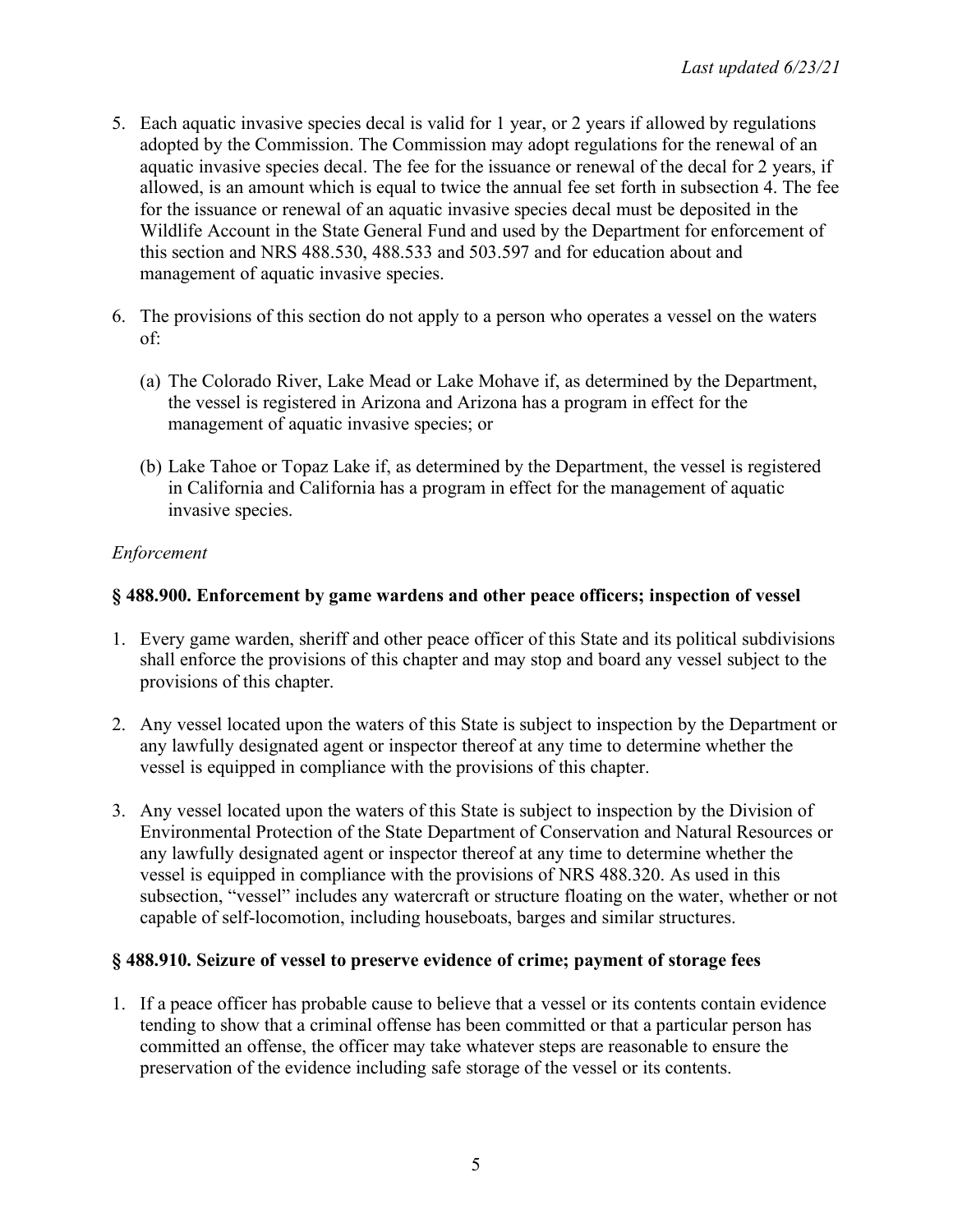2. If a criminal conviction is obtained as a result of an action taken pursuant to subsection 1, the person convicted shall pay any storage fees incurred pursuant to that subsection. If a conviction is not obtained, the law enforcement agency that seized the vessel pursuant to subsection 1 shall pay those fees.

## **Nev. Rev. Stat. Tit. 45, Ch. 501 (Wildlife: Administration and Enforcement)**

### **§ 501.105. Commission to establish policies and adopt regulations**

The Commission shall establish policies and adopt regulations necessary to the preservation, protection, management and restoration of wildlife and its habitat. In establishing such policies and adopting such regulations, the Commission must first consider the recommendations of the Department, the county advisory boards to manage wildlife and other persons who present their views at an open meeting of the Commission.

### **§ 501.181. Duties; regulations**

The Commission shall:

- 1. Establish broad policies for:
	- (a) The protection, propagation, restoration, transplanting, introduction and management of wildlife in this State.
	- (b) The promotion of the safety of persons using or property used in the operation of vessels on the waters of this State.
	- (c) The promotion of uniformity of laws relating to policy matters.
- 2. Guide the Department in its administration and enforcement of the provisions of this title and of chapter 488 of NRS by the establishment of such policies.
- 3. Establish policies for areas of interest including:
	- (a) The management of big and small game mammals, upland and migratory game birds, furbearing mammals, game fish, and protected and unprotected mammals, birds, fish, reptiles and amphibians.
	- (b) The management and control of predatory wildlife.
	- (c) The acquisition of lands, water rights and easements and other property for the management, propagation, protection and restoration of wildlife.
	- (d) The entry, access to, and occupancy and use of such property, including leases of grazing rights, sales of agricultural products and requests by the Director to the State Land Registrar for the sale of timber if the sale does not interfere with the use of the property on which the timber is located for wildlife management or for hunting or fishing thereon.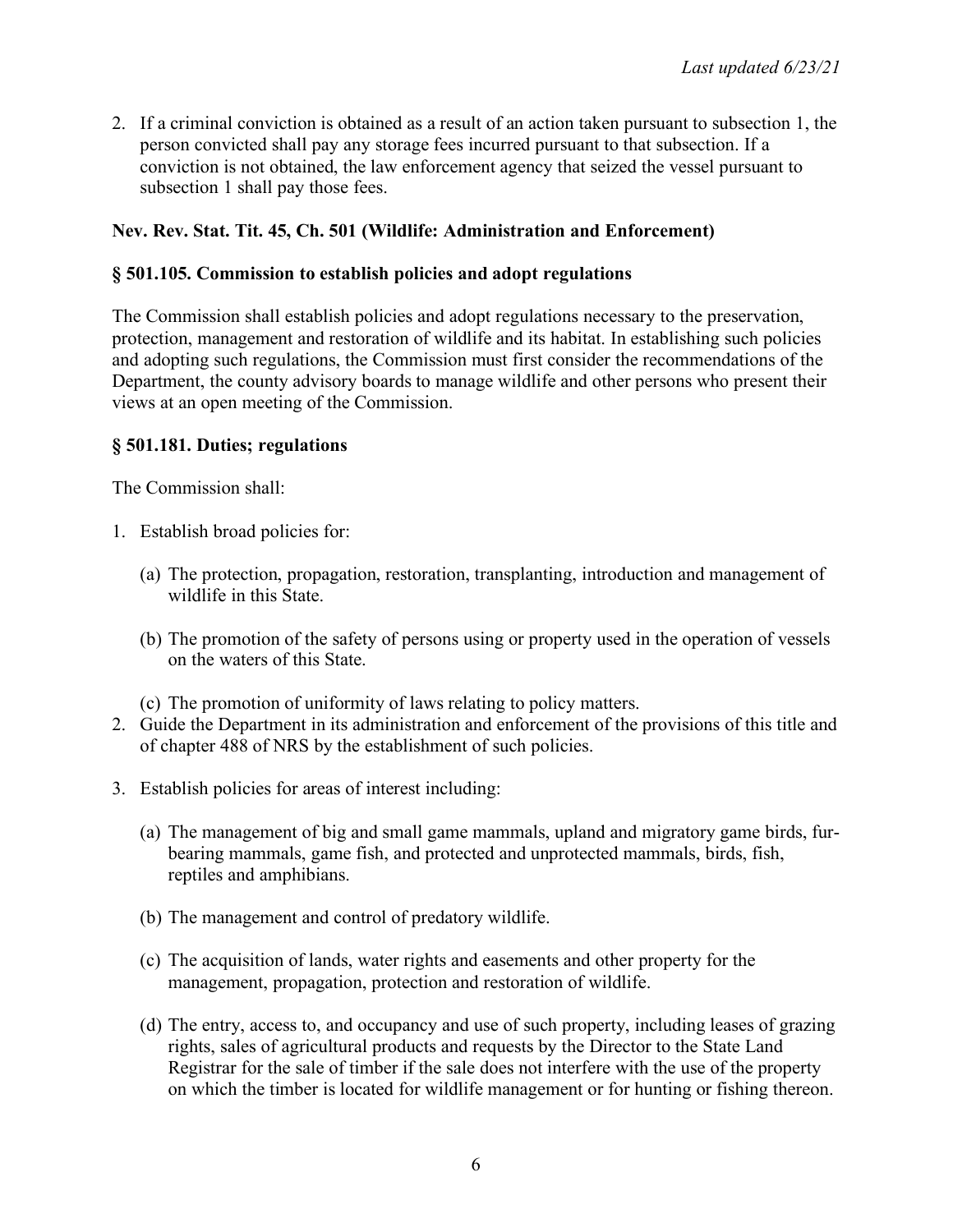- (e) The control of nonresident hunters.
- (f) The introduction, transplanting or exporting of wildlife.
- (g) Cooperation with federal, state and local agencies on wildlife and boating programs.
- (h) The revocation of licenses issued pursuant to this title to any person who is convicted of a violation of any provision of this title or any regulation adopted pursuant thereto.
- 4. Establish regulations necessary to carry out the provisions of this title and of chapter 488 of NRS, including:
	- (a) Seasons for hunting game mammals and game birds, for hunting or trapping fur-bearing mammals and for fishing, the daily and possession limits, the manner and means of taking wildlife, including, but not limited to, the sex, size or other physical differentiation for each species, and, when necessary for management purposes, the emergency closing or extending of a season, reducing or increasing of the bag or possession limits on a species, or the closing of any area to hunting, fishing or trapping. If, in establishing any regulations pursuant to this subsection, the Commission rejects the recommendations of a county advisory board to manage wildlife with regard to the length of seasons for fishing, hunting and trapping or the bag or possession limits applicable within the respective county, the Commission shall provide to the county advisory board to manage wildlife at the meeting an explanation of the Commission's decision to reject the recommendations and, as soon as practicable after the meeting, a written explanation of the Commission's decision to reject the recommendations. Any regulations relating to the closure of a season must be based upon scientific data concerning the management of wildlife. The data upon which the regulations are based must be collected or developed by the Department.
	- (b) The manner of using, attaching, filling out, punching, inspecting, validating or reporting tags.
	- (c) The delineation of game management units embracing contiguous territory located in more than one county, irrespective of county boundary lines.
	- (d) The number of licenses issued for big game and, if necessary, other game species.
- 5. Adopt regulations requiring the Department to make public, before official delivery, its proposed responses to any requests by federal agencies for its comment on drafts of statements concerning the environmental effect of proposed actions or regulations affecting public lands.
- 6. Adopt regulations: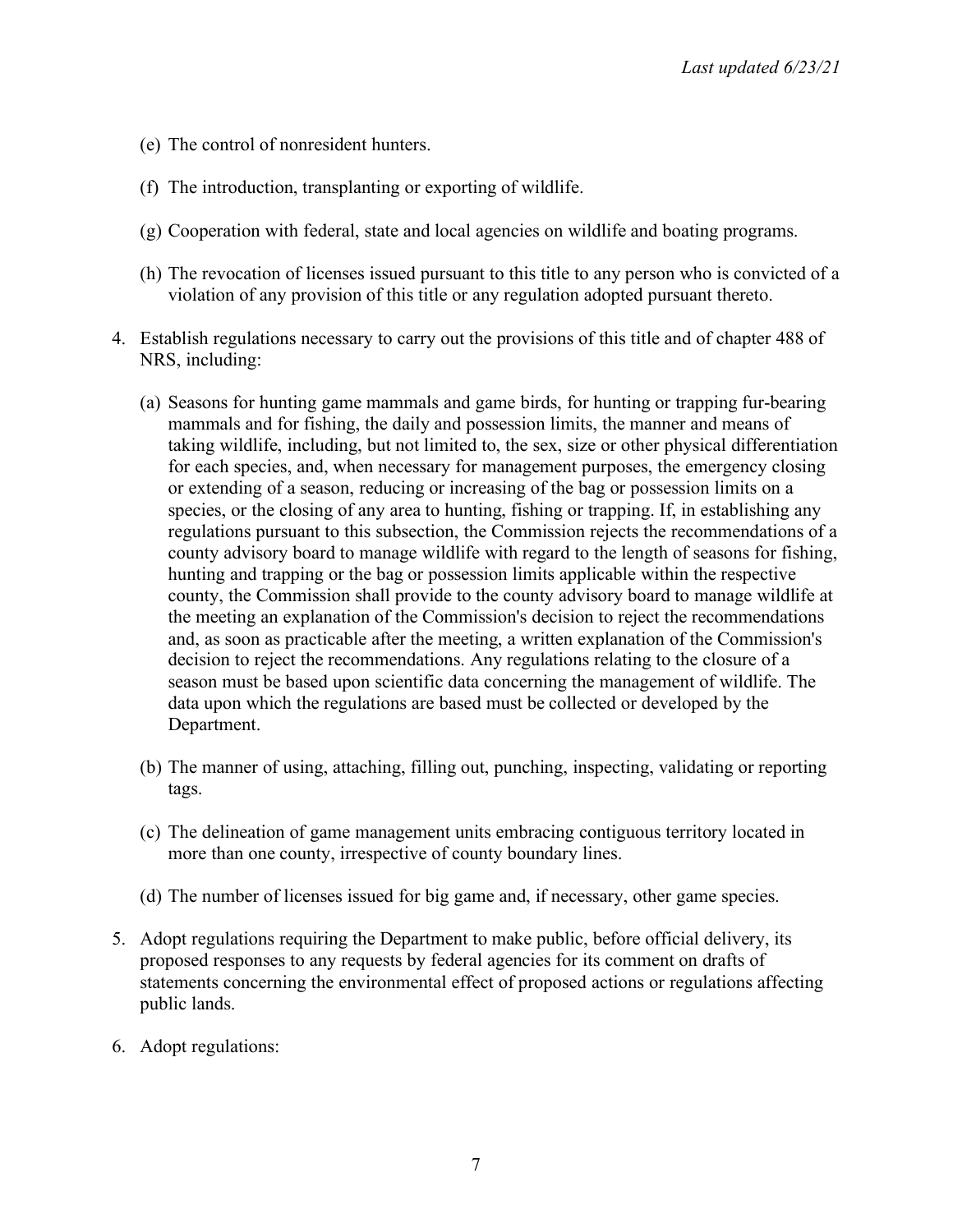- (a) Governing the provisions of the permit required by NRS 502.390 and for the issuance, renewal and revocation of such a permit.
- (b) Establishing the method for determining the amount of an assessment, and the time and manner of payment, necessary for the collection of the assessment required by NRS 502.390.
- 7. Designate those portions of wildlife management areas for big game mammals that are of special concern for the regulation of the importation, possession and propagation of alternative livestock pursuant to NRS 576.129.
- 8. Adopt regulations governing the trapping of fur-bearing mammals in a residential area of a county whose population is 100,000 or more.
- 9. Adopt regulations prescribing the circumstances under which a person, regardless of whether the person has obtained a valid tag issued by the Department, may assist in the killing and retrieval of a wounded big game mammal by another person who:
	- (a) Is a paraplegic, has had one or both legs amputated or has suffered a paralysis of one or both legs which severely impedes the person's walking; and
	- (b) Has obtained a valid tag issued by the Department for hunting that animal.
- 10. In establishing any policy or adopting any regulations pursuant to this section, first consider the recommendations of the Department, the county advisory boards to manage wildlife and other persons who present their views at an open meeting of the Commission.

## **Nev. Rev. Stat. Tit. 45, Ch. 503 (Hunting, Fishing and Trapping; Miscellaneous Protective Measures)**

### **§ 503.597. Introduction or removal of aquatic life or wildlife: Approval required; investigation; regulations; penalties**

- 1. Except as otherwise provided in this section, it is unlawful, except by the written consent and approval of the Department, for any person at any time to receive, bring or have brought or shipped into this State, or remove from one stream or body of water in this State to any other, or from one portion of the State to any other, or to any other state, any aquatic life or wildlife, or any spawn, eggs or young of any of them.
- 2. The Department shall require an applicant to conduct an investigation to confirm that such an introduction or removal will not be detrimental to the wildlife or the habitat of wildlife in this State. Written consent and approval of the Department may be given only if the results of the investigation prove that the introduction, removal or importation will not be detrimental to existing aquatic life or wildlife, or any spawn, eggs or young of any of them.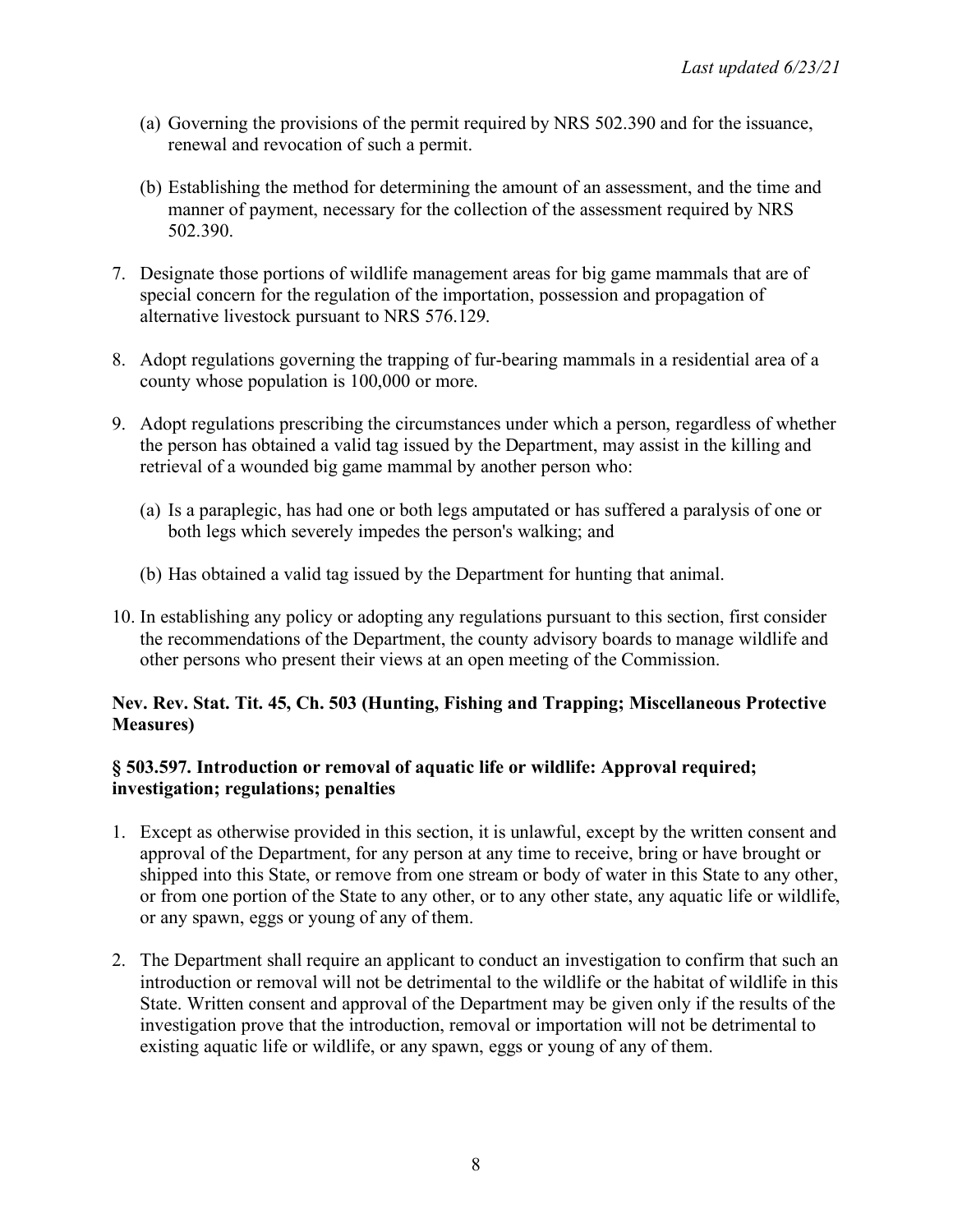- 3. The Commission may through appropriate regulation provide for the inspection of such introduced or removed creatures and the inspection fees therefor.
- 4. The Commission may adopt regulations to prohibit the importation, transportation or possession of any species of wildlife which the Commission deems to be detrimental to the wildlife or the habitat of the wildlife in this State.
- 5. A person who knowingly or intentionally introduces, causes to be introduced or attempts to introduce an aquatic invasive species or injurious aquatic species into any waters of this State is guilty of:
	- (a) For a first offense, a misdemeanor; and
	- (b) For any subsequent offense, a category E felony and shall be punished as provided in NRS 193.130.
- 6. A court before whom a defendant is convicted of a violation of subsection 5 shall, for each violation, order the defendant to pay a civil penalty of at least \$25,000 but not more than \$250,000. The money must be deposited into the Wildlife Account in the State General Fund and used to:
	- (a) Remove the aquatic invasive species or injurious aquatic species;
	- (b) Reintroduce any game fish or other aquatic wildlife destroyed by the aquatic invasive species or injurious aquatic species;
	- (c) Restore any habitat destroyed by the aquatic invasive species or injurious aquatic species;
	- (d) Repair any other damage done to the waters of this State by the introduction of the aquatic invasive species or injurious aquatic species; and
	- (e) Defray any other costs incurred by the Department because of the introduction of the aquatic invasive species or injurious aquatic species.
- 7. The provisions of this section do not apply to:
	- (a) Alternative livestock and products made therefrom; or
	- (b) The introduction of any species by the Department for sport fishing or other wildlife management programs.
- 8. As used in this section:
	- (a) "Aquatic invasive species" means an aquatic species which is exotic or not native to this State and which the Commission has determined to be detrimental to aquatic life, water resources or infrastructure for providing water in this State.